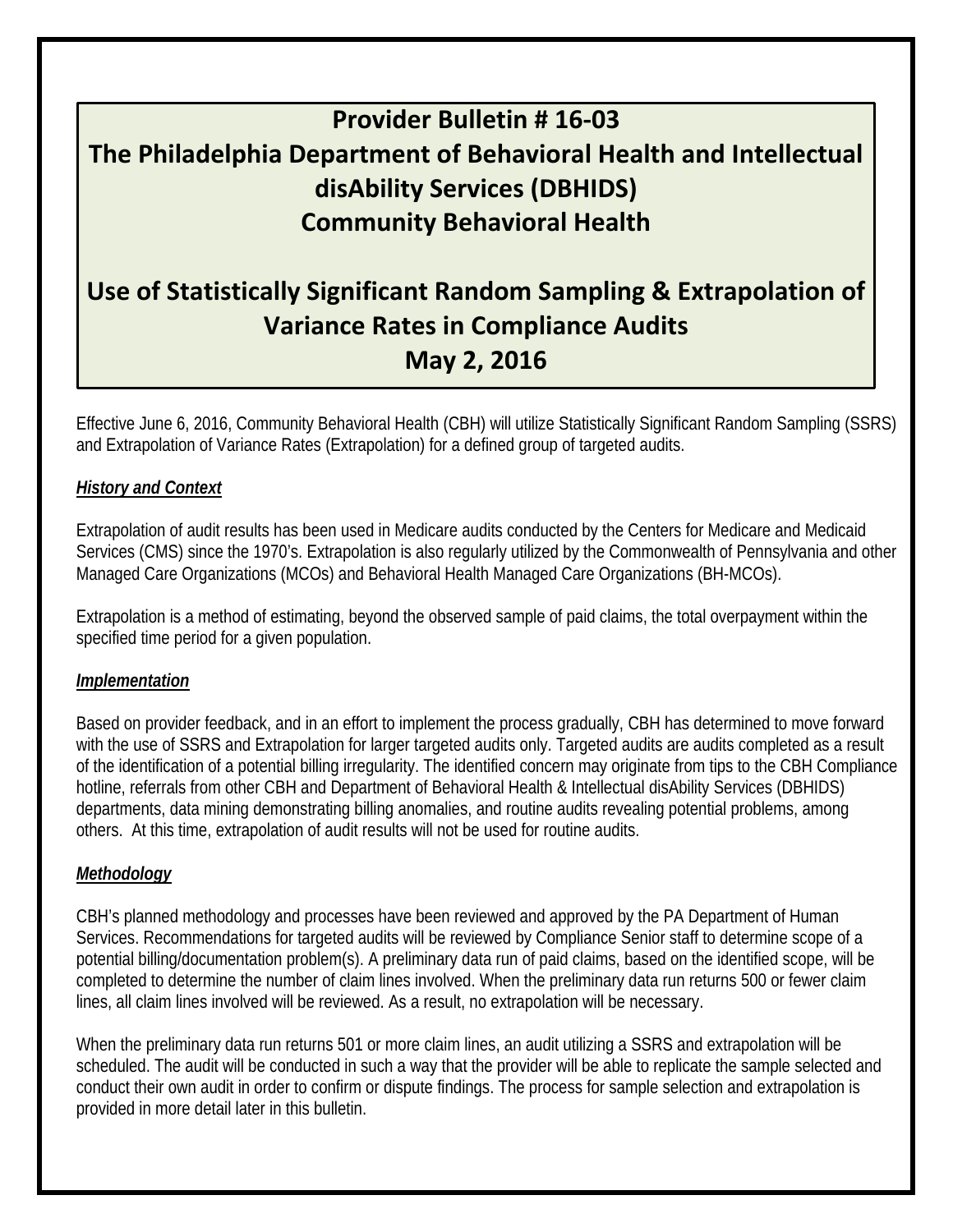In order to obtain a truly representative sample, when multiple levels of care (medication management, individual therapy, group therapy for example) and/or payment rates (adult vs. child/adolescent rate distinctions for example) are involved, CBH Compliance will utilize stratification to pull representative samples for each level of care and/or rate.

Providers will continue to have the opportunity to dispute any compliance finding. For audits resulting in extrapolation, this will include not only challenges to the auditor's interpretation of clinical documentation but also in the methodology used. For clinically based challenges, providers will continue to submit copies of documentation in question for review by a Compliance staff person not involved with the original audit. For challenges to methodology, CBH will forward provider concerns to an outside corporation for a third party review.

A step-by-step guide for sample selection is as follows:

- 1. The Compliance Analyst will gather paid claims data for the population and time frame identified. The claims data, when appropriate, will be divided by levels of care.
- 2. The total population will be identified by the sample, in addition to the population for each strata.
- 3. Each claim line in each strata will be assigned a number beginning with one and increasing sequentially.
- 4. The Compliance Analyst will utilize Epi Info 7 (a public domain statistical software developed by Centers for Disease Control and Prevention) to determine the sample size needed to satisfy a 95% confidence level, with a confidence interval of 2%. This will be based on the total population. CBH selected Epi Info 7 based on the ease in which the sample size drawn can be replicated by providers.
- 5. Based on the sample size needed, the Compliance Analyst will then determine the number of claim lines that need to be reviewed for each strata. This will done by using the following formula:

## *Strata Sample Size Needed = Strata Population x (Necessary Total Sample Size/Total Population)*

- 6. Upon determination of the appropriate sample size to represent the total paid claims, the Compliance Analyst will use a random number generator located in Microsoft Excel (Data Analysis Add-In).
- 7. From within the Data Analysis Add-In on the Data tab of an Excel workbook, the analyst will select "Random Number Generation" from the list of options.
- 8. A new window should appear that will request the parameters for the random data set. The Analyst should enter:
	- The number of columns in which the data should be reported (Number of Variables). Analysts should have all numbers returned into a single column in order to ease the process of pulling the specific claim lines using "v look-up".
	- The number of random numbers to be returned. This should reflect the number needed for the strata in order to be a statistically significant sample.
	- The Analyst should then select "Uniform" for the distribution panel. This will allow the analyst to enter the parameters for the numbers to be returned. The minimum should always be 1 with the largest being the last line number for the strata.
	- A Random Seed number should be entered and the Analyst should record the number in order to allow providers to recreate the sample if so desired.
	- Finally, the Compliance Analyst should define the area to which the random numbers will be generated. This is done in "Output Range".
- 9. The Compliance Analyst will repeat the above steps until all strata have been represented appropriately.
- 10. The Analyst will then remove claim lines not selected in order to create the sample for each strata.
- 11. The total number of claim lines for all strata should now equal the total needed for a Statistically Valid sample of the entire population to be investigated.

Following the audit, the variance and error rate calculated from the statistically significant random sample will be extrapolated in order to determine, beyond the original sample size, the variance of the total amount of claims lines per strata. An example, highlighting this process and how the extrapolation amount is calculated, is provided at the conclusion of this bulletin.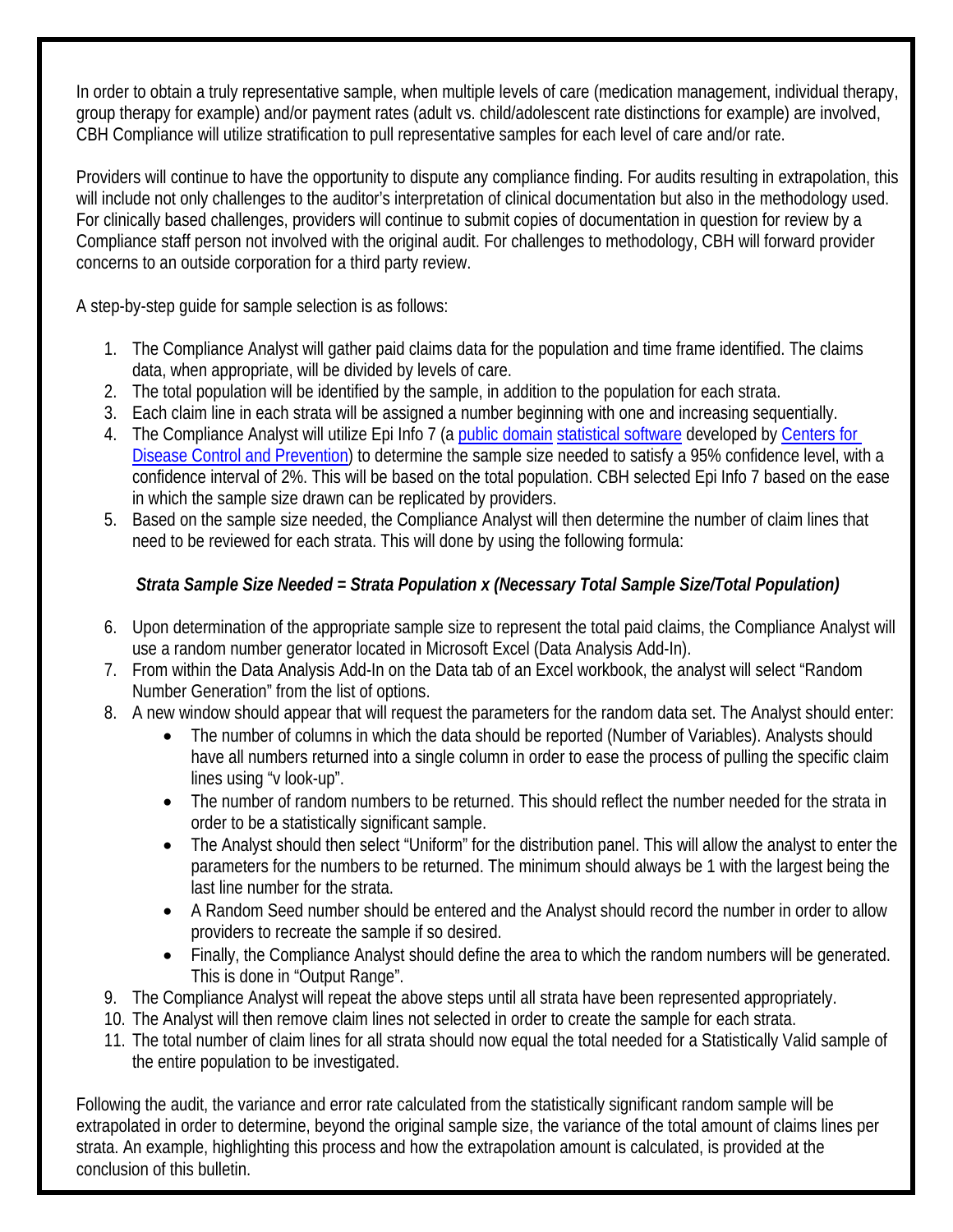All audit results, including extrapolation amounts, will continue to be reviewed and approved by the CBH Compliance Committee. The Committee consists of CBH officers and representatives from the DBHIDS/CBH Board of Directors. Providers will continue to have the right to challenge findings from any compliance audit. Challenges to specific claim-line level determinations will continue to be reviewed by compliance staff not involved with the original audit. Challenges to methodology utilized in sample selection and/or sample size determination will be reviewed by subject matter experts outside of the CBH Compliance Department.

## *Provider Considerations/Next Steps*

A consequence of moving to SSRS will be that many targeted audits will now require a large number of charts to be provided with relatively short notice. CBH Compliance will continue to provide a list of records to be produced upon arrival at the facility (between 830AM and 900AM). In cases where charts must be transported from a secondary location or in cases where an exceptionally large number of charts will be requested, CBH Compliance may provide at least a portion of the chart list 12-16 hours in advance of the audit team's arrival. Providers should review medical records filing and retrieval protocols now to ensure that charts can be produced in a timely manner. Delays in producing charts in a timely manner may result in CBH auditors considering the documentation missing.

While the overall financial impact is believed to be lessened by initially utilizing extrapolation for targeted audits only, there still remains the potential for significant financial impacts for our providers. Providers are urged to develop and/or enhance quality assurance and internal compliance practices to ensure that potential issues are identified and corrected quickly. As a reminder, all CBH providers are required, as part of the Provider Agreement, to "maintain a corporate compliance program in accordance with standards set forth in the CBH Provider Manual to prevent fraudulent billing, embezzlement of funds, waste and abuse (CBH Provider Agreement Section II.A.15)." Providers should review their current compliance program in advance of the implementation of SSRS and extrapolation to ensure that the plan is working as designed.

Please direct any questions regarding the implementation of SSRS and Extrapolation to cbh.compliancecontact@phila.gov. As needed, the CBH Compliance Department will review and consolidate all questions and post answers to the provider network via CBH news and under the Compliance Department on the DBHIDS website.

## *Case Example*

An example can be demonstrated in the following scenario:

A routine compliance audit by CBH suggests that a provider has routinely billed for the day of discharge for their inpatient psychiatric stays. The audit review and discussion with provider staff suggests that this may have been occurring for at least 1 year following a transition to a new electronic billing system.

A targeted audit is scheduled to review documentation for the date of discharge (last paid date of service for a member's stay) for a 1 year period of time. CBH Compliance staff decide on a plan to review the last paid day for each authorization for the provider for the one year period. Paid claims data is requested that shows that the provider appears to have billed for 1902 dates of service that fit this criteria. Further, 246 of these dates were paid at a 'children's rate' that is different than the adult rate. The adult rate had 1656 paid dates of service. The total paid amount for the 1902 dates of service in question is \$1,015,500. Of this, \$828,000 was paid at the \$500/day adult rate and \$187,500 was paid at the \$750/day children's rate. In this example, \$1,015,500 represents the "universe" to be audited.

Using Epi Info 7, the audit team leader determines that 1,061 claim lines must be audited to satisfy the 95% Confidence Level with a confidence interval of 2%. To determine the number of claim lines that must be reviewed for each rate strata (adult and children's) the team leader uses the following equations: